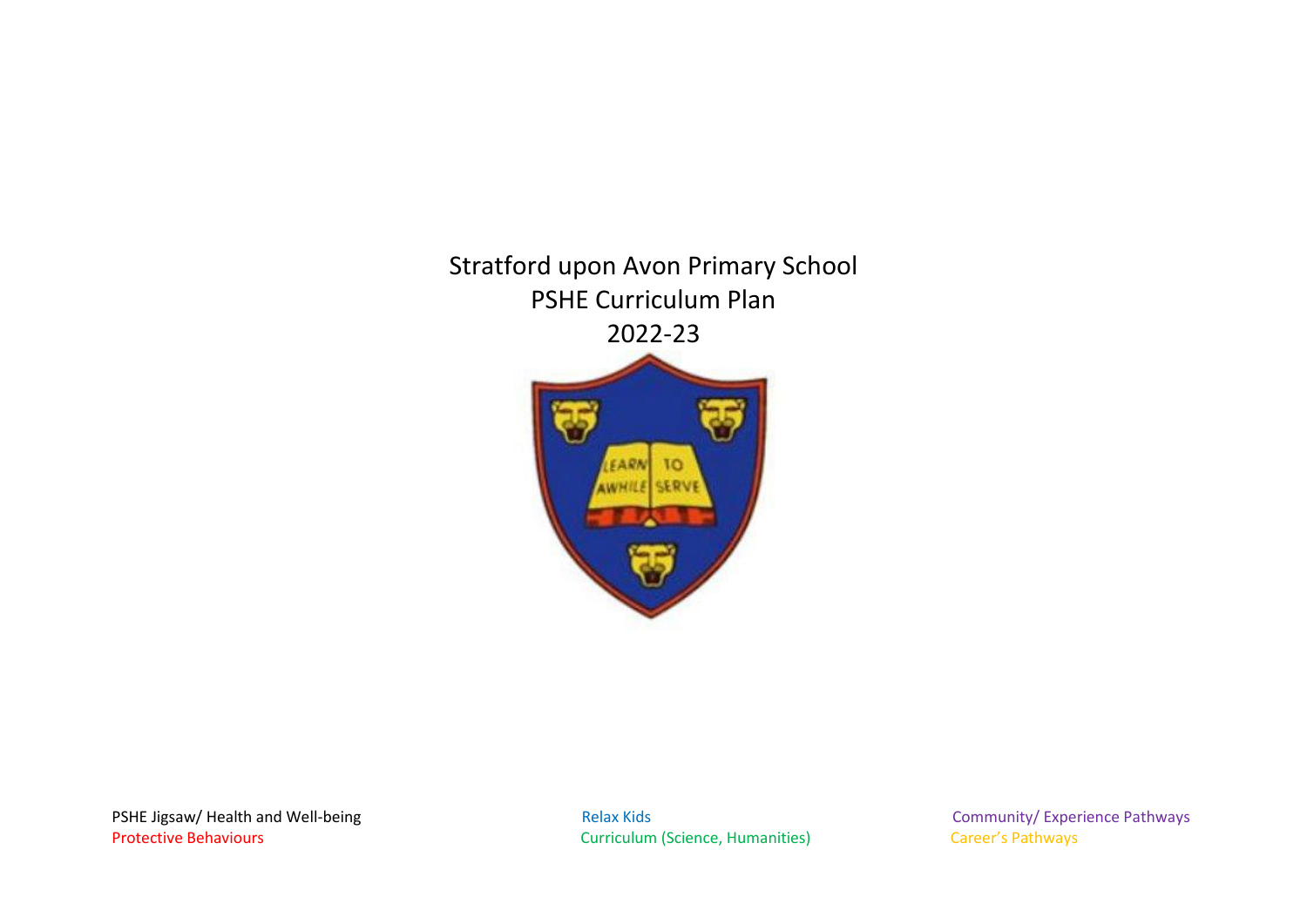|                | Autumn 1                                                | Autumn 2                                                      | Spring 1                                          | Spring 2                                                  | Summer 1                                             | Summer 2                                   |
|----------------|---------------------------------------------------------|---------------------------------------------------------------|---------------------------------------------------|-----------------------------------------------------------|------------------------------------------------------|--------------------------------------------|
|                |                                                         |                                                               |                                                   |                                                           |                                                      |                                            |
| $\mathsf{R}$   | Being me in my world<br><b>Protective Behaviours</b>    | <b>Celebrating difference</b><br><b>Protective Behaviours</b> | <b>Dreams and Goals</b><br>Confidence boot camp - | <b>Healthy me</b><br>Mind/body connection-                | <b>Relationships</b><br>Superheroes and super powers | <b>Changing me/RSE</b><br>Happiness school |
|                | Brain animals - understanding                           | Adventures around the world/                                  | growth mindset: power of yet!                     | Trine brain and Olive the                                 | Living things, the world and its                     | Living things, the world and               |
|                | emotions and their effects                              | bucket filling                                                | The world and its people                          | <b>Octopus</b>                                            | environment                                          | its environment                            |
|                | Pets4Therapy                                            | Pets4Therapy                                                  | Pets4Therapy                                      | The world and its people                                  | Pets4Therapy                                         | Pets4Therapy                               |
|                | My community $-$ police, fire                           | <b>Holy Trinity Church visit</b>                              | <b>Children's Mental Health week</b>              | Pets4Therapy                                              | Multi-Cultural week                                  | <b>Enterprise half term</b>                |
|                | and nurse                                               | My community - police, fire and                               |                                                   | <b>Holy Trinity Church visit</b>                          |                                                      | Career's day                               |
|                | <b>School Council hustings</b>                          | nurse                                                         |                                                   |                                                           |                                                      |                                            |
| $\mathbf{1}$   | Being me in my world                                    | <b>Celebrating difference</b>                                 | <b>Dreams and Goals</b>                           | <b>Healthy me</b>                                         | <b>Relationships</b>                                 | <b>Changing me/RSE</b>                     |
|                | <b>Protective Behaviours</b>                            | <b>Protective Behaviours</b>                                  | Confidence boot camp -                            | Mind/ body connection -                                   | Superheroes and super powers                         | Happiness school                           |
|                | Brain animals - understanding                           | Adventures around the world/                                  | growth mindset: power of yet!                     | Trine brain and Olive the                                 | <b>Career's Carousel</b>                             | <b>Enterprise half term</b>                |
|                | emotions and their effects                              | bucket filling                                                | Pets4Therapy                                      | <b>Octopus</b>                                            | Pets4Therapy                                         | Career's day                               |
|                | <b>Evolution: Charles Darwin</b>                        | Pets4Therapy                                                  | <b>Children's Mental Health week</b>              | Pets4Therapy                                              | <b>Multi-Cultural week</b>                           | Pets4Therapy                               |
|                | Pets4Therapy                                            | <b>Holy Trinity Church visit</b>                              |                                                   | <b>Holy Trinity Church visit</b>                          |                                                      |                                            |
|                | <b>School Council hustings</b>                          |                                                               |                                                   |                                                           |                                                      |                                            |
| 2              | Being me in my world                                    | <b>Celebrating difference</b>                                 | <b>Dreams and Goals</b>                           | <b>Healthy me</b>                                         | <b>Relationships</b>                                 | <b>Changing me/RSE</b>                     |
|                | <b>Protective Behaviours</b>                            | <b>Protective Behaviours</b>                                  | Confidence boot camp -                            | Mind/body connection-                                     | Superheroes and super powers                         | Happiness school                           |
|                | Brain animals - understanding                           | Adventures around the world/                                  | growth mindset: power of yet!                     | Trine brain and Olive the                                 | <b>Warwick University experience</b>                 | <b>Enterprise half term</b>                |
|                | emotions and their effects                              | bucket filling                                                | Pets4Therapy                                      | <b>Octopus</b>                                            | Pets4Therapy                                         | Career's day                               |
|                | Human beings                                            | Pets4Therapy                                                  | <b>Children's Mental Health week</b>              | Pets4Therapy                                              | <b>Multi-Cultural week</b>                           | Pets4Therapy                               |
|                | Pets4Therapy                                            | <b>Holy Trinity Church visit</b>                              |                                                   | <b>Holy Trinity Church visit</b>                          |                                                      |                                            |
|                | <b>School Council hustings</b>                          |                                                               |                                                   | Synagogue visit                                           |                                                      |                                            |
| $\overline{3}$ | Being me in my world                                    | <b>Celebrating difference</b>                                 | <b>Dreams and Goals</b>                           | <b>Healthy me</b>                                         | <b>Relationships</b>                                 | <b>Changing me/RSE</b>                     |
|                | <b>Protective Behaviours</b>                            | <b>Protective Behaviours</b>                                  | Confidence boot camp -                            | Mind/body connection-                                     | Superheroes and super powers                         | Happiness school                           |
|                | Brain animals - understanding                           | Adventures around the world/                                  | growth mindset: power of yet!                     | Trine brain and Olive the                                 | <b>Armed Forces Day</b>                              | <b>Enterprise half term</b>                |
|                | emotions and their effects                              | bucket filling                                                | Pets4Therapy                                      | <b>Octopus</b>                                            | Pets4Therapy                                         | Career's day                               |
|                | <b>Food and Nutrition</b>                               | Pets4Therapy                                                  | <b>Children's Mental Health week</b>              | Pets4Therapy                                              | <b>Multi-Cultural week</b>                           | Pets4Therapy                               |
|                | Pets4Therapy                                            | <b>Holy Trinity Church visit</b>                              | <b>Silver Stories</b><br>Skeletons and muscles    | <b>Holy Trinity Church visit</b><br><b>Silver Stories</b> | <b>Silver Stories</b>                                | <b>Silver Stories</b>                      |
|                | <b>Silver Stories</b><br><b>School Council hustings</b> | <b>Silver Stories</b>                                         |                                                   |                                                           |                                                      |                                            |
|                | <b>Safeguarding Committee</b>                           |                                                               |                                                   |                                                           |                                                      |                                            |
|                | hustings                                                |                                                               |                                                   |                                                           |                                                      |                                            |
| 4              | Being me in my world                                    | <b>Celebrating difference</b>                                 | <b>Dreams and Goals</b>                           | <b>Healthy me</b>                                         | Relationships                                        | <b>Changing me/RSE</b>                     |
|                | <b>Protective Behaviours</b>                            | <b>Protective Behaviours</b>                                  | Confidence boot camp-                             | Mind/body connection-                                     | Superheroes and super powers                         | Happiness school                           |
|                | Brain animals - understanding                           | Adventures around the world/                                  | growth mindset: power of yet!                     | Trine brain and Olive the                                 | <b>Police Career's Day</b>                           | <b>Enterprise half term</b>                |
|                | emotions and their effects                              | bucket filling                                                | Children's Mental Health week                     | <b>Octopus</b>                                            | Multi-Cultural week                                  | Career's day                               |

**Curriculum (Science, Humanities)**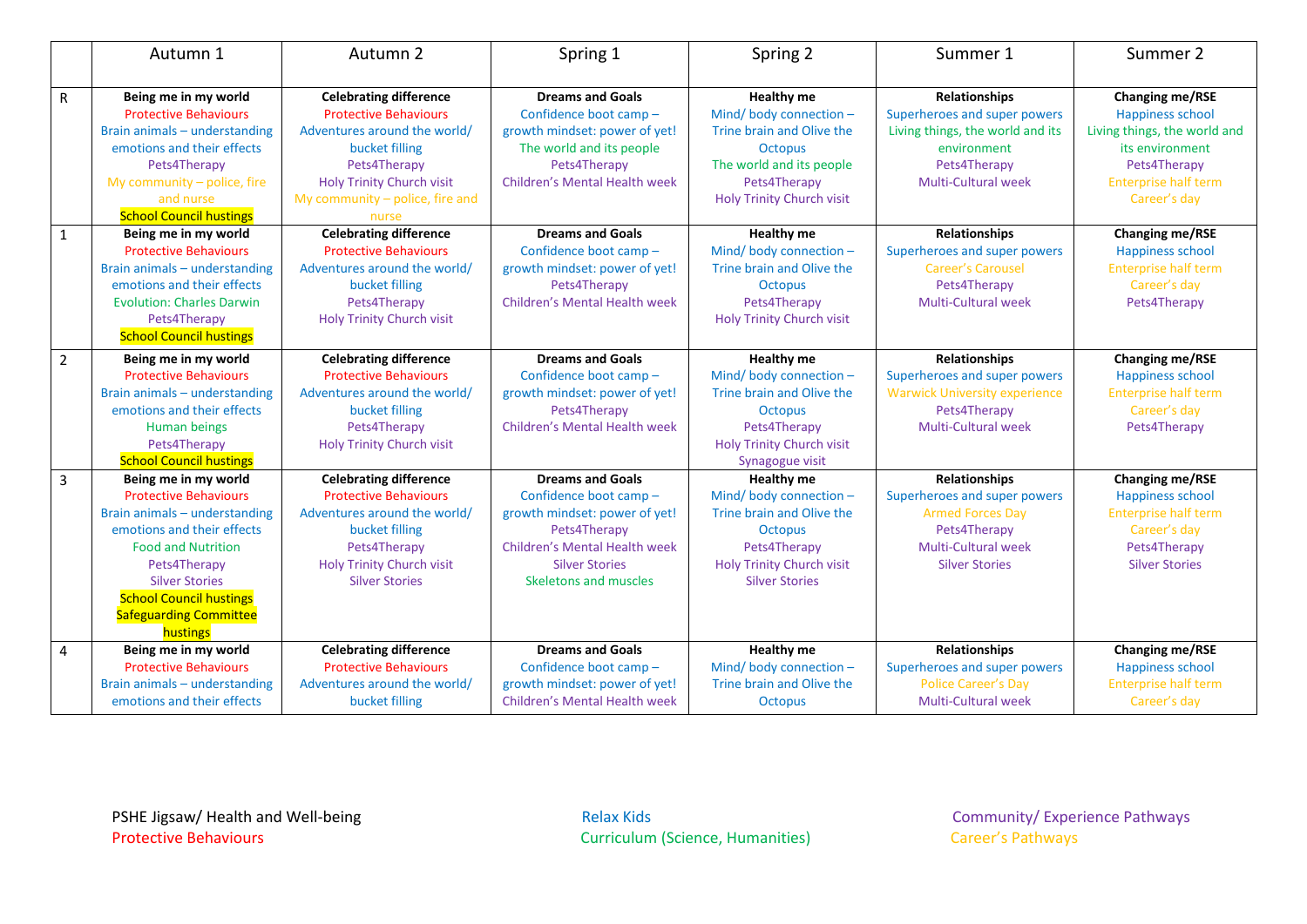|             | <b>School Council hustings</b>         | <b>Holy Trinity Church visit</b> | <b>Silver Stories</b>                | <b>Holy Trinity Church visit</b> | <b>Silver Stories</b>        | <b>Silver Stories</b>       |
|-------------|----------------------------------------|----------------------------------|--------------------------------------|----------------------------------|------------------------------|-----------------------------|
|             | <b>Safeguarding Committee</b>          | <b>Silver Stories</b>            | Healthy teeth and digestion          | <b>Silver Stories</b>            |                              |                             |
|             | hustings                               | Victorian medicines              |                                      | Lifeway's Centre for Reiki       |                              |                             |
|             | <b>Silver Stories</b>                  |                                  |                                      |                                  |                              |                             |
| 5           | Being me in my world                   | <b>Celebrating difference</b>    | <b>Dreams and Goals</b>              | Healthy me                       | Relationships                | <b>Changing me/RSE</b>      |
|             | <b>Protective Behaviours</b>           | <b>Protective Behaviours</b>     | Confidence boot camp -               | Mind/body connection $-$         | Superheroes and super powers | Happiness school            |
|             | Brain animals - understanding          | Adventures around the world/     | growth mindset: power of yet!        | Trine brain and Olive the        | Pets4Therapy                 | <b>Enterprise half term</b> |
|             | emotions and their effects             | bucket filling                   | Pets4Therapy                         | Octopus                          | Multi-Cultural week          | Career's day                |
|             | Earth Day                              | Pets4Therapy                     | <b>Children's Mental Health week</b> | Animals, including humans        | <b>Silver Stories</b>        | Pets4Therapy                |
|             | Pets4Therapy                           | <b>Silver Stories</b>            | <b>Silver Stories</b>                | NFU Career's workshop            |                              | <b>Silver Stories</b>       |
|             | <b>Silver Stories</b>                  | <b>Holy Trinity Church visit</b> |                                      | Pets4Therapy                     |                              |                             |
|             | <b>School Council hustings</b>         |                                  |                                      | <b>Holy Trinity Church visit</b> |                              |                             |
|             | <b>Safeguarding Committee hustings</b> |                                  |                                      | <b>Silver Stories</b>            |                              |                             |
|             |                                        |                                  |                                      |                                  |                              |                             |
| 6           | Being me in my world                   | <b>Celebrating difference</b>    | <b>Dreams and Goals</b>              | Healthy me                       | Relationships                | <b>Changing me/RSE</b>      |
|             | <b>Protective Behaviours</b>           | <b>Protective Behaviours</b>     | Confidence boot camp -               | Mind/body connection $-$         | Superheroes and super powers | Happiness school            |
|             | Brain animals - understanding          | Adventures around the world/     | growth mindset: power of yet!        | Trine brain and Olive the        | Keeping our bodies healthy   | <b>Enterprise half term</b> |
|             | emotions and their effects             | bucket filling                   | Pets4Therapy                         | Octopus                          | <b>RSC Work experience</b>   | Career's day                |
|             | <b>Evolution and Inheritance</b>       | Pets4Therapy                     | <b>Children's Mental Health week</b> | Pets4Therapy                     | Pets4Therapy                 | Changing bodies/            |
|             | Pets4Therapy                           | <b>Holy Trinity Church visit</b> | <b>Silver Stories</b>                | <b>Holy Trinity Church visit</b> | <b>Multi-Cultural week</b>   | reproduction                |
|             | <b>Silver Stories</b>                  | VASA Lunch                       |                                      | VASA Lunch                       | <b>Silver Stories</b>        | Pets4Therapy                |
|             | <b>School Council hustings</b>         | <b>Silver Stories</b>            |                                      | <b>Silver Stories</b>            |                              | <b>VASA Lunch</b>           |
|             | <b>Safeguarding Committee hustings</b> |                                  |                                      |                                  |                              | <b>Silver Stories</b>       |
| Assemblies: |                                        | Assemblies:                      |                                      | Assemblies:                      |                              |                             |

Assemblies:

New Beginnings, Your Mental Health Day, Relationships, One word school rule (B.V. - Mutual respect), School council / Safeguarding Committee hustings (B.V – Democracy), Roald Dahl Day, National Coding Week, National Teaching Assistant's Day, European Day of Languages, Excellent Behaviour –Stop it please (B.V–Rule of Law), Recycling Week, International Day of Peace, National Bike to School Week, National Poetry Day, World Teacher's day, Jewish New Year, ADHD awareness month, (B.V. Tolerance) Black History Month, National Braille Week, National Baking Week, Harvest, Guy Fawkes night, All Saints Day, Diwali,

Remembrance Day, E Safety – on line bullying, Anti-Bullying Week, Road Safety Week, Looking and understanding, World Nursery Rhyme Week, Friendship and Our Homes  $(B.V - Individual Library)$ , St Andrew's Day,

New Year and new beginnings, Resolutions, Epiphany Our Brilliant School, Giving compliments and knowing how to accept them  $(B.V - Mutual respect)$ , Martin Luther King Day, Doing well at school, Celebrating Success, International Lego Day, Getting on with others in school/Relationships with others Language of the Month, Reduce Recycle and Reuse, LGBT  $(B.V -$ Individual Liberty) History Month, Safer internet day, Children's Mental Health Week (B.V - Tolerance), Chinese New Year, Stand up to bullying, Shrove Tuesday, Ash Wednesday, St David's Day, World Wildlife day, Women's History Month (B.V. - Democracy), National Science and engineering week, Commonwealth Day, Red Nose Day/ St Patricks Day, Shakespeare Week Feeling safe in school (B.V. individual liberty) Achievement/ Mother's Day,

St Georges Day and Shakespeare Day, Earth Day, St George's Day/Shakespeare's Birthday, Good to be me (B.V – Mutual

Respect), Ramadan, Buddha Day, Screen Free Week, Try something new /hobbies, VE Day, Language of the Month, SATS WEEK/ Resilience, Difference and uniqueness (B.V – Individual Liberty), World Day for Cultural Diversity, Biodiversity, Learning Behaviours, Values, Doing your best, Summer Solstice, National Smile Month, Father's Day, Sportsmanship, Fairness, Music Day, School Voice (B.V. – Democracy), National Sports week, Moving on, Responsibilities, Changes, Wimbledon, Independence day, Language of Month, Showcasing talents, World Population Day, Diversity, Goodbyes, Respectful behaviours (B.V. – Rule of Law) New Challenges

Easter